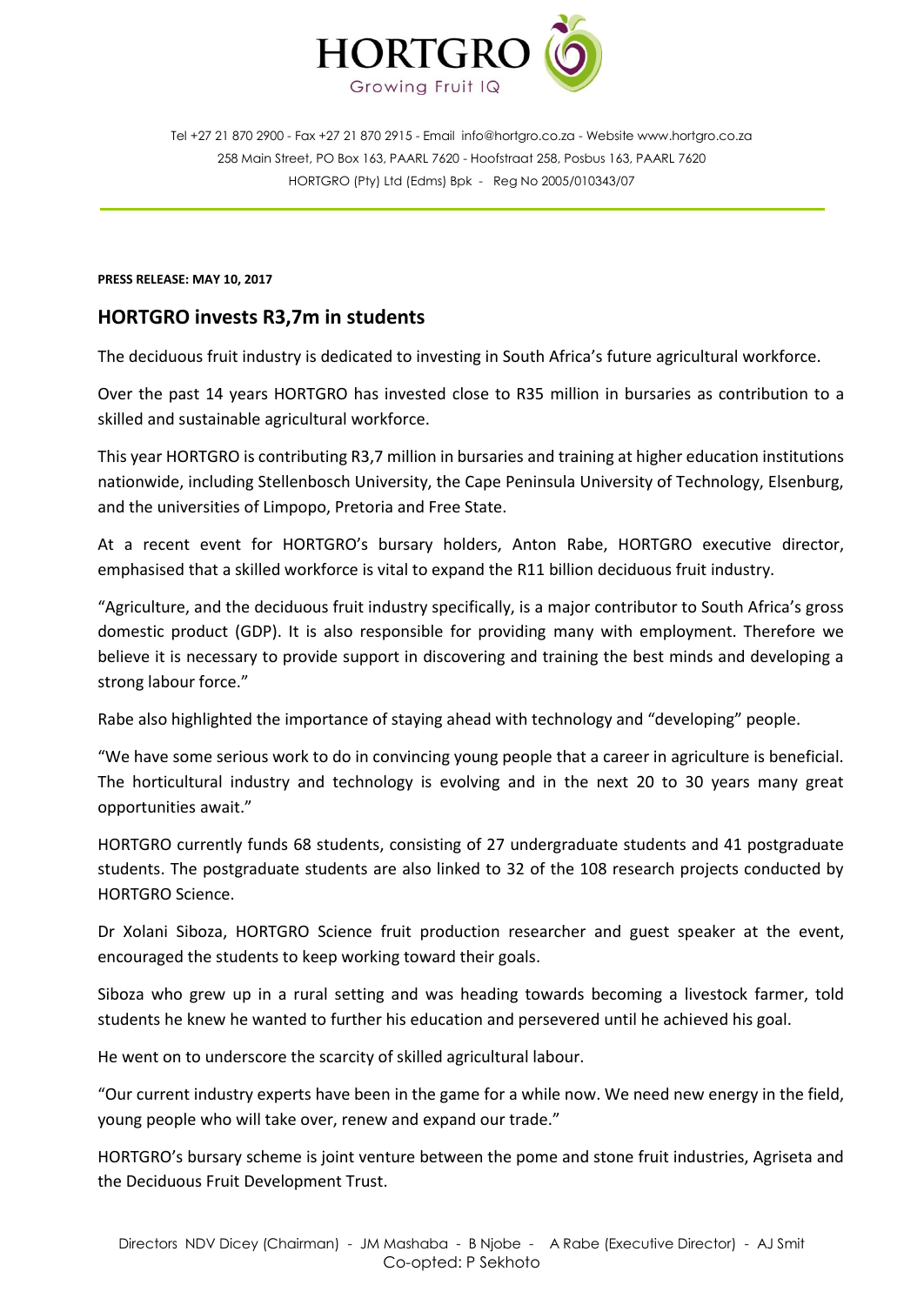

Tel +27 21 870 2900 - Fax +27 21 870 2915 - Email [info@hortgro.co.za](mailto:info@hortgro.co.za) - Website www.hortgro.co.za 258 Main Street, PO Box 163, PAARL 7620 - Hoofstraat 258, Posbus 163, PAARL 7620 HORTGRO (Pty) Ltd (Edms) Bpk - Reg No 2005/010343/07

**PERSVERKLARING: 10 MEI 2017**

## **HORTGRO BELÊ R3,7M IN STUDENTE**

Die sagtevrugtebedryf is toegewyd aan die uitbreiding en belegging in Suid-Afrika se toekomstige landbouwerkersmag.

Oor die afgelope 14 jaar het HORTGRO nagenoeg R35 miljoen in beurse belê as 'n bydrae tot 'n opgeleide landbouwerkersmag.

Hierdie jaar gee HORTGRO R3,7 miljoen in beurse en opleiding aan universiteit studente landwyd. Dié studente studeer tans aan die Universiteit Stellenbosch, die Kaapse Skiereiland Universiteit van Tegnologie, Elsenburg en die universiteite van Limpopo, Pretoria en die Vrystaat.

By 'n onlangse geleentheid vir HORTGRO se beurshouers, het Anton Rabe, uitvoerende direkteur van HORTGRO, beklemtoon dat 'n opgeleide werkersmag noodsaaklik is om die R11 miljard sagtevrugtebedryf verder te laat groei.

"Landbou, en veral die sagtevrugtebedryf, dra grootliks by tot Suid-Afrika se bruto binnelandse produk (BBP). Dié bedryf verskaf ook werk aan derduisende mense. Ons is daarom van mening dat dit nodig is om ondersteuning te bied in die ontdekking en opleiding van die beste "breins" en die ontwikkeling van 'n sterk arbeidsmag."

Rabe het ook die belangrikheid van vooruitgang met tegnologie en die ontwikkeling van mense beklemtoon.

"Daar is nog harde werk wat gedoen moet word om jongmense te oortuig dat 'n loopbaan in landbou vir hulle voordelig sal wees. Die tuinbou- en tegnologie-bedryf is besig om te ontwikkel en daar lê nog talle geleenthede in die volgende 20 tot 30 jaar voor."

HORTGRO finansier tans 68 studente, wat uit 27 voorgraadse studente en 41 nagraadse studente bestaan. Die nagraadse studente is ook gekoppel aan 32 van die 108 navorsingsprojekte wat tans deur HORTGRO Science uitgevoer word.

Dr. Xolani Siboza, HORTGRO Science vrugteproduksie navorser en gasspreker by dié geleentheid, het die studente aangemoedig om voortdurend aan hul doelwitte te werk.

Siboza wat in 'n landelike omgewing grootgeword het en ook met 'n beurs studeer het, het aan studente gesê hy het geweet hy wou sy opleiding uitbrei. Dus het hy volhard totdat hy sy doel bereik het.

Hy het die skaarsheid van opgeleide persone in die landboubedryf beklemtoon.

"Die huidige kundiges in die bedryf is al 'n ruk lank in die spel. Ons benodig nuwe energie in die veld, jongmense wat kan leiding neem om die bedryf te hernu en uit te brei."

HORTGRO se beursskema is 'n gesamentlike onderneming tussen die kern-en steenvrugtebedrywe, Agriseta en die Sagtevrugte Ontwikkelings-trust.